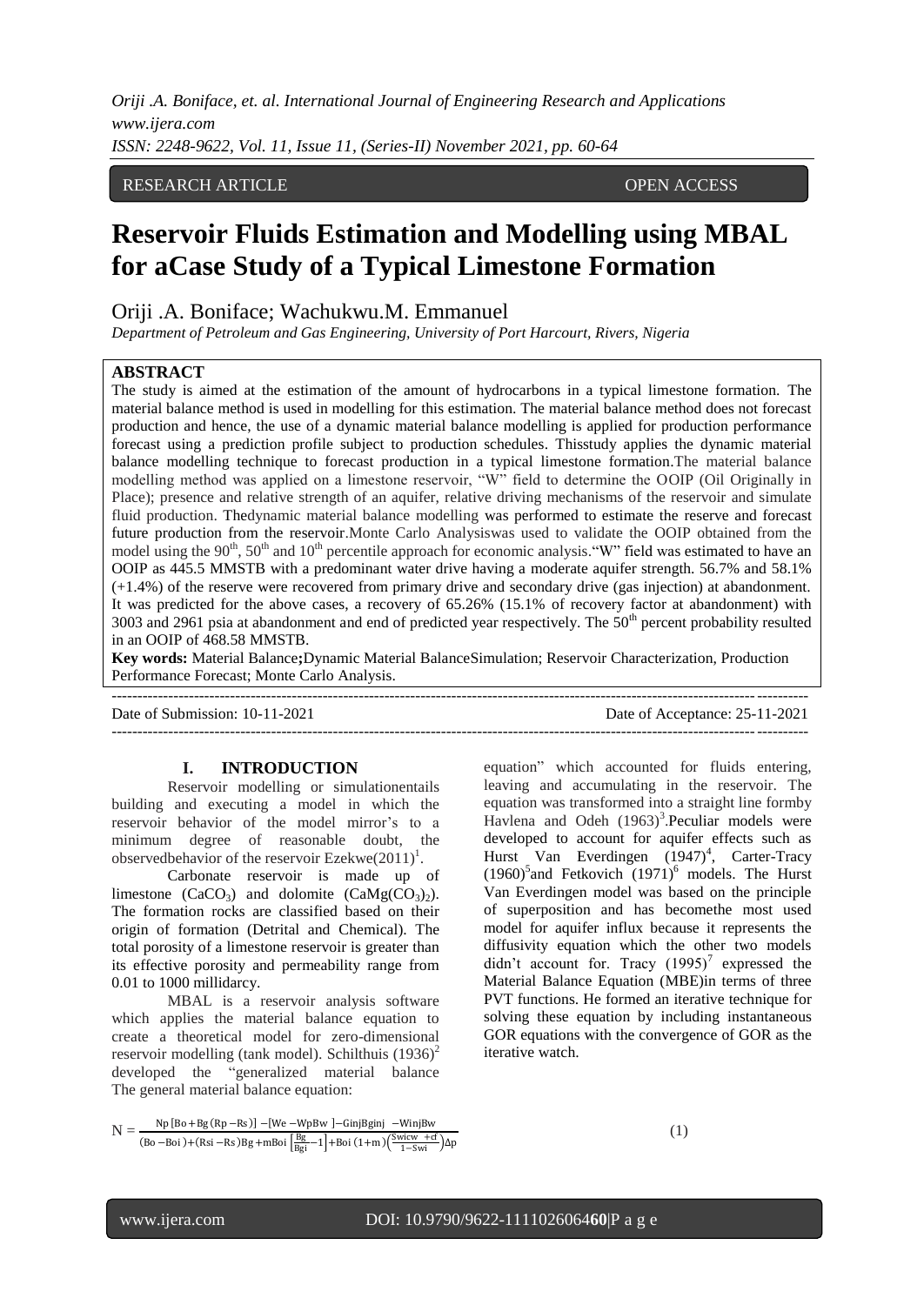N: Initial oil in place,  $STB$ ;  $N_p$ : Cumulative oil produced,  $STB$ ;  $B_0$ : Oil formation volume factor at reservoir pressure, bbl/STB; Boi: Initial oil formation volume factor at initial reservoir pressure, bbl/STB; Bg: Gas formation volume factor at reservoir pressure, bbl/scf;  $B_{gi}$ : Initial gas formation volume factor at initial reservoir pressure, bbl/scf;  $R_p$ : Cumulative produced gas-oil ratio, scf/STB; $R_s$ : Gas solubility factor, scf/STB;R<sub>si</sub>: Initial gas solubility factor, scf/STB;m: ratio of initial gas-capgas reservoir volume to initial reservoir oil volume, bbl/bbl; $W_e$ : Cumulative water influx, bbl;  $W_p$ : Cumulative water produced,  $STB$ ;  $B_w$ : Water formation volume factor at reservoir pressure, bbl/STB,  $G_{inj}$ : Cumulative gas injected, scf;  $B_{eini}$ : Injected gas formation volume factor, bbl/scf; Winj: Cumulative water injected, scf;Swi: Initial water saturation, fraction; $c_w$ : Water compressibility, psi <sup>1</sup>; $c_f$ : formation compressibility, psi<sup>-1</sup>.

This paper focuses on using the principle of dynamic material balance modelling to describe the behavior of a typical limestone formation using a fieldcase studyand analyze the effects of secondary drive mechanism (gas injection) on production performance. Monte Carlo analysis was used to enhance the modelestimation credibility of initial volume of oil using the  $90<sup>th</sup>$ ,  $50<sup>th</sup>$  and  $10<sup>th</sup>$  percentile approach for economic analysis.

# **II. METHODOLOGY**

The dynamic material balance modelling technique used to forecast production in a typical limestone formation is performed using the following sequential order:

#### **2.1 Material Balance Modelling**

This process entails the sequential performance of: Reservoir system selection, PVT data input, Tank data input, History matching using analytical and graphical methods, Energy plot and Fluid simulationusing production history.

#### **2.2 Dynamic Material Balance Modelling**

This process entails the sequential performance of: Prediction setup, Production constraints setup, Configuration of report schedules and Prediction runs to forecast production performance.

# **2.3 Monte Carlo Analysis**

This process entails the sequential performance of: PVT data input, Probabilistic simulation, Calculations and Probabilistic result.

# **III. RESULTS ANALYSIS**

# **3.1 Material Balance Modelling**

# **PVT Correlation Selection**

The PVT matching indicated Vazquez-Beggs and Petrosky et al were themost suitable for  $P_b$ ,  $R_s$  and B<sub>o</sub> correlations and oil viscosity respectively.

#### **History Matching**

#### **a.) Analytical Method**

The linear regression implementation was carried out twice (in the absence of aquifer) prior to the result shown in Figure 1. The OOIP from Figure1 was 445.5 MMSTB with an aquifer volume of 73752.3 MMRB.



Analytical plot of history matched data

## **b.) Graphical Method**

The graphical plot in Figure 2 was obtained using the  $(F - We)/Et$  versus F plot (Campbellmethod) withaquifer influx. The aquifer was in a pseudosteady state, depleting in accordance to the reservoir.The reservoir was experiencingan undersaturated production life with moderateaquifer strength.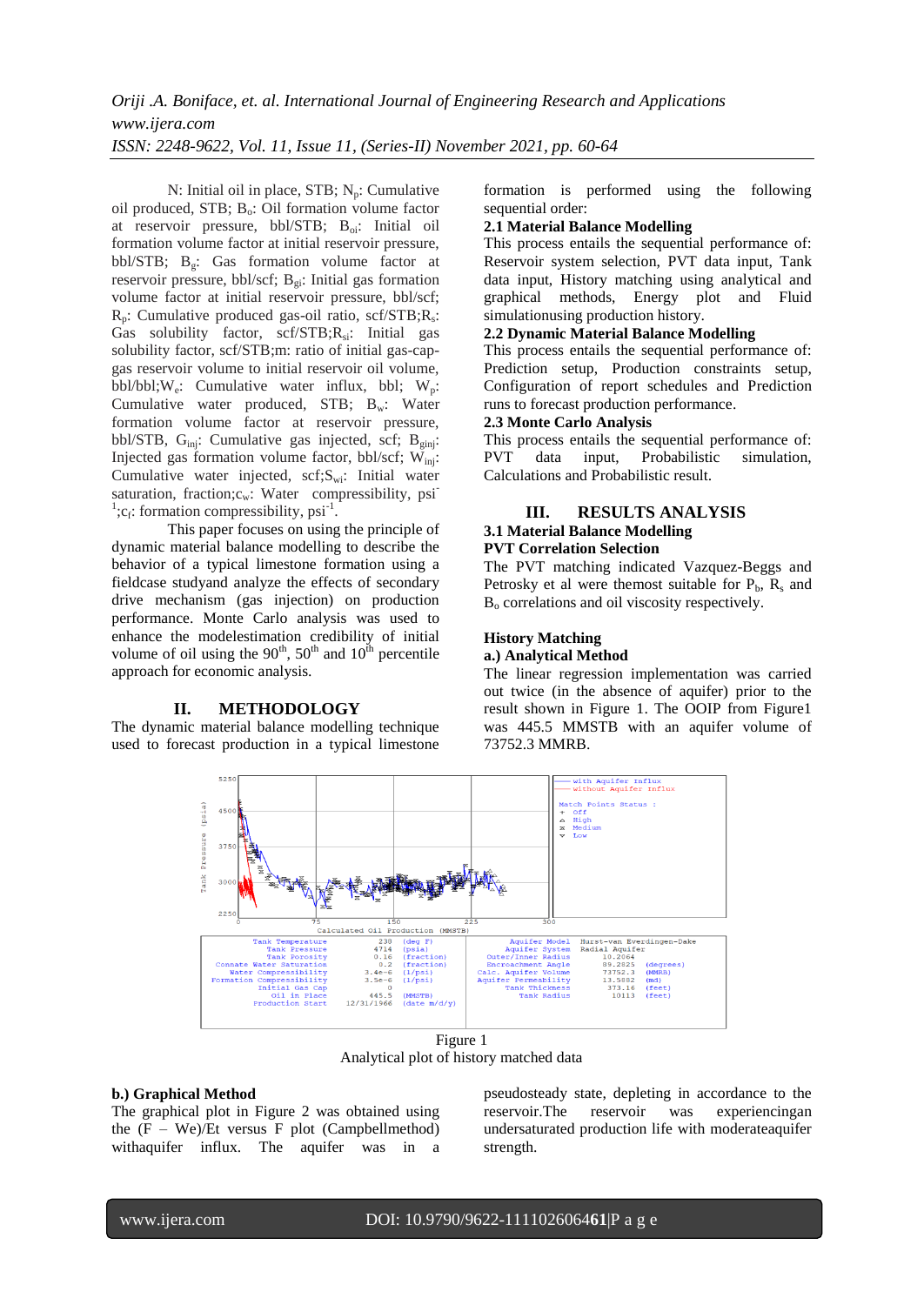

*ISSN: 2248-9622, Vol. 11, Issue 11, (Series-II) November 2021, pp. 60-64*

Campbell graphical plot of history matched data

#### **Energy Plot**

From Energy plot of Figure 3, the reservoir was operating with fluid expansion, pore volume compressibility and water drive mechanisms. At the start of production, the energy contribution were

47.76%. 24.48% and 27.76% for fluid expansion, pore volume compressibility and water drive respectively.Throughout the production life of the reservoir, the predominant drive was water with a contribution of 95.22% at abandonment.



#### **Simulation**

As in Figure 4, the reservoir experienced a rapid pressure decline at the early years of production and a relative stable decline from middle to abandonment stage.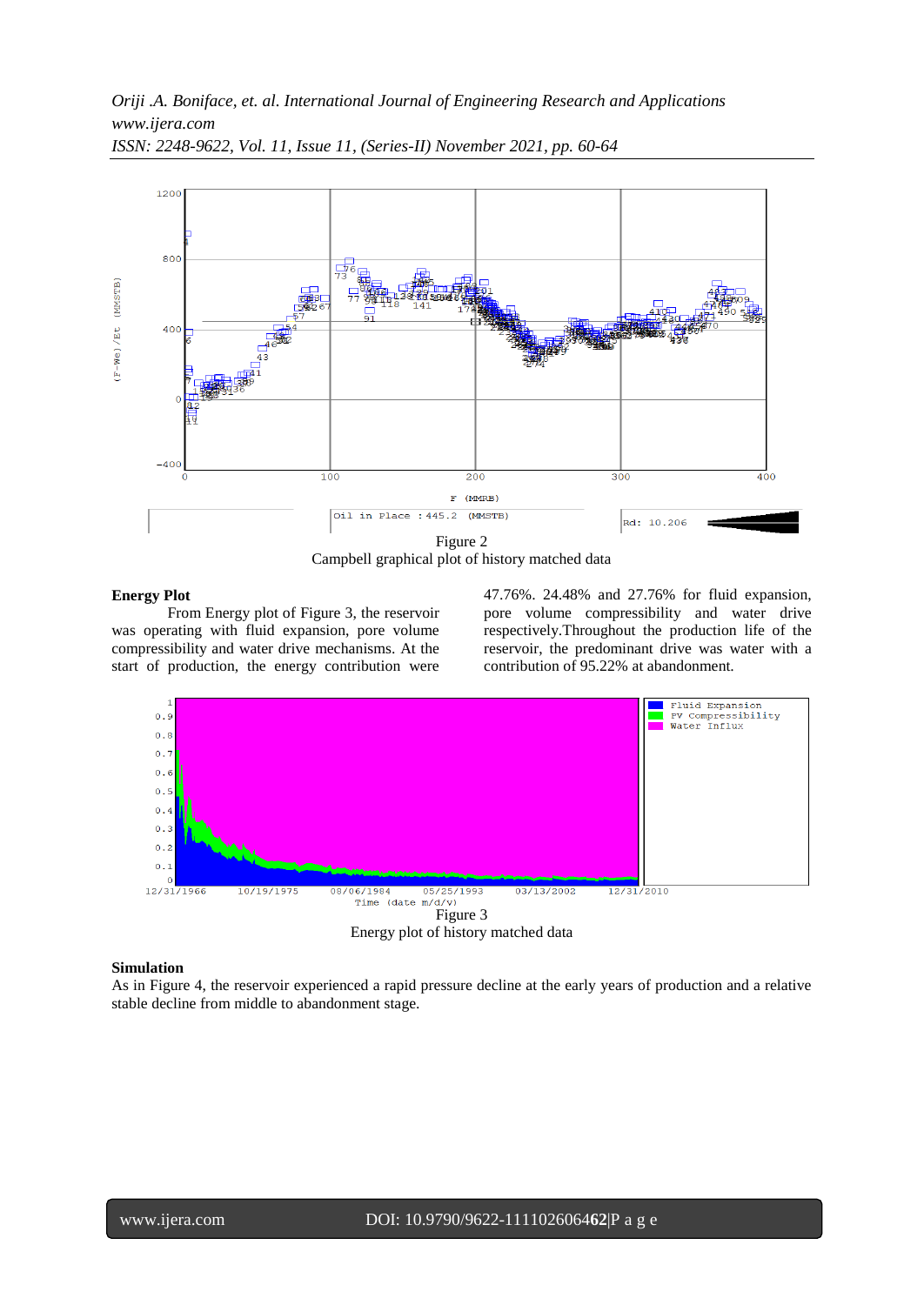*Oriji .A. Boniface, et. al. International Journal of Engineering Research and Applications www.ijera.com*



*ISSN: 2248-9622, Vol. 11, Issue 11, (Series-II) November 2021, pp. 60-64*

Figure 4

Cumulative oil produced, Tank pressure against time for history and simulation data

# **3.2 Dynamic Material Balance Modelling Case 1: Production prediction without injection**

Production prediction was carried out using the prediction type of no-wells with no injection. The start date was the start of production (12/31/1966) and the end date, 12/31/2020.From Figure 5, the cumulative oil produced at the end of the production history was 252.56 MMSTB and the cumulative oil produced at the end of the predicted year was 290.724 MMTB. The oil recovery factor were 56.7% at abandonment and predicted to be 65.26%.



Figure 5 Production Prediction (no gas injection) showing Cumulative oil produced, Tank pressure against time

#### **Case 2: Production prediction with constant gas injection of 500,000 scf/day**

From Figure 6, the oil recovery factor and pressure at abandonment were 58.1% and 3003psia while 65.26% and 2961psia were their values at the end of the predicted year.